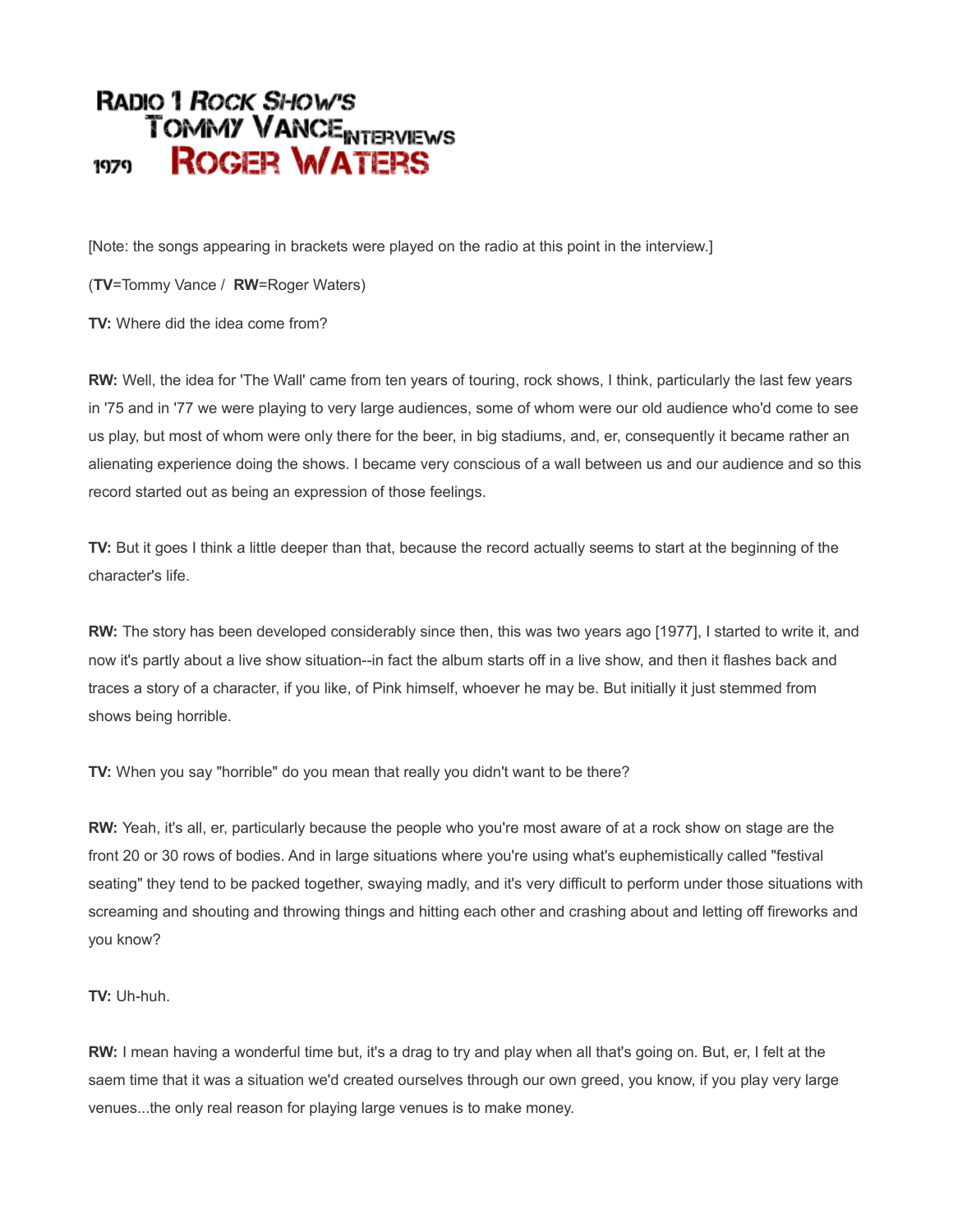**TV:** But surely in your case it wouldn't be economic, or feasible, to play a small venue.

**RW:** Well, it's not going to be on when we do this show, because this show is going to lose money, but on those tours that I'm talking about; the '75 tour of Europe and England and the '77 tour of England and Europe and America as well, we were making money, we made a lot of money on those tours, because we were playing big venues.

**TV:** What would you like the audience to do--how would you like the audience to react to your music?

**RW:** I'm actually happy that they do whatever they feel is necessary because they're only expressing their response to what it's like, in a way I'm saying they're right, you know, that those shows are bad news.

### **TV:** Um.

**RW:** There is an idea, or there has been an idea for many years abroad that it's a very uplifting and wonderful experience and that there's a great contact between the audience and the perfomrers on the stage and I think that that is not true, I think there've been very many cases, er, it's actually a rather alienating experience.

**TV:** For the audience?

**RW:** For everybody.

**TV:** It's two and a half years since you had an album out and I think people will be interested in knowing how long it's taken you to develop this album.

**RW:** Right, well we toured, we did a tour which ended I think in July or August '77 and when we finished that tour in the Autumn of that year, that's when I started writing it. It took me a year, no, until the next July, working on my own, then I had a demo, sort of 90 minutes of stuff, which I played to the rest of the guys and then we all started working on it together, in the October or November of that...October '78, we started working on it.

**TV:** And you actually ceased recording, I think, in November of this year? [1979]

**RW:** Yeah. We didn't start recording until the new year, well, till April this year, but we were rehearsing and fiddling about obviously re-writing a lot. So it's been a long time but we always tend to work very slowly anyway, because, it's difficult.

**TV:** The first track is "In the Flesh"?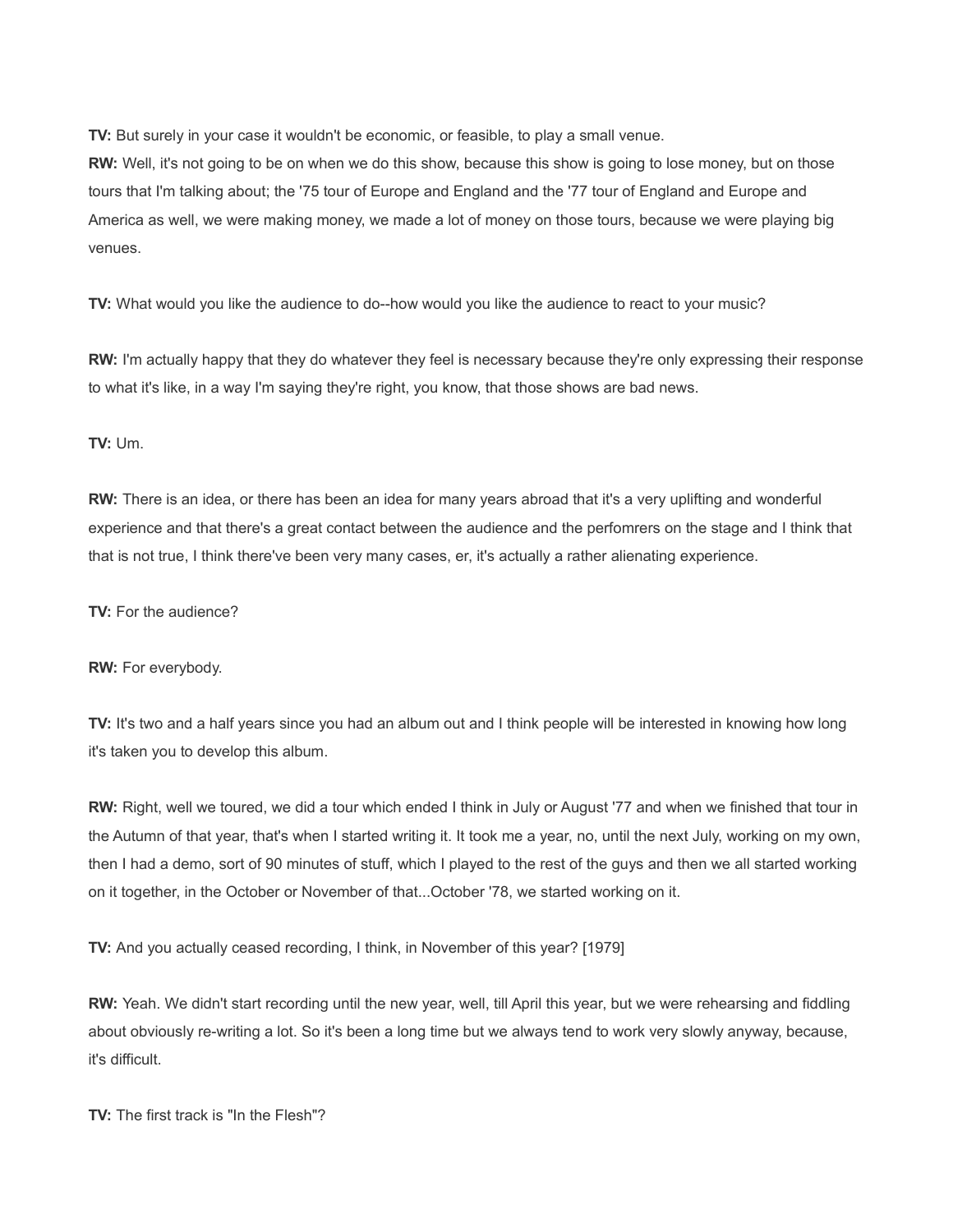**RW:** Yeah.

**TV:** This actually sets up what the character has become.

**RW:** Yes.

**TV:** At the end.

**RW:** Couldn't have put it better myself! It's a reference back to our '77 tour which was called "Pink Floyd in the Flesh."

**TV:** And then you have a track called "The Thin Ice."

**RW:** Yeah.

**TV:** Now, this is I think, at the very very \*beginning\* of the character; call the character "Pink"...

**RW:** Right.

**TV:** ...the very beginning of Pink's [simultaneously] life?

**RW:** Yeah, absolutely, yeah. In fact at the end of "In the Flesh" er, you hear somebody shouting "roll the sound effects" da-da-da, and er, you hear the sound of bombers, so it gives you some indication of what's happening. In the show it'll be much more obvious what's going on. So it's a flashback, we start telling the story. In terms of this it's about my generation.

**TV:** The war?

**RW:** Yeah. War-babies. But it could be about anybody who gets left by anybody, if you like.

**TV:** Did that happen to you?

**RW:** Yeah, my father was killed in the war.

[IN THE FLESH] [THE THIN ICE]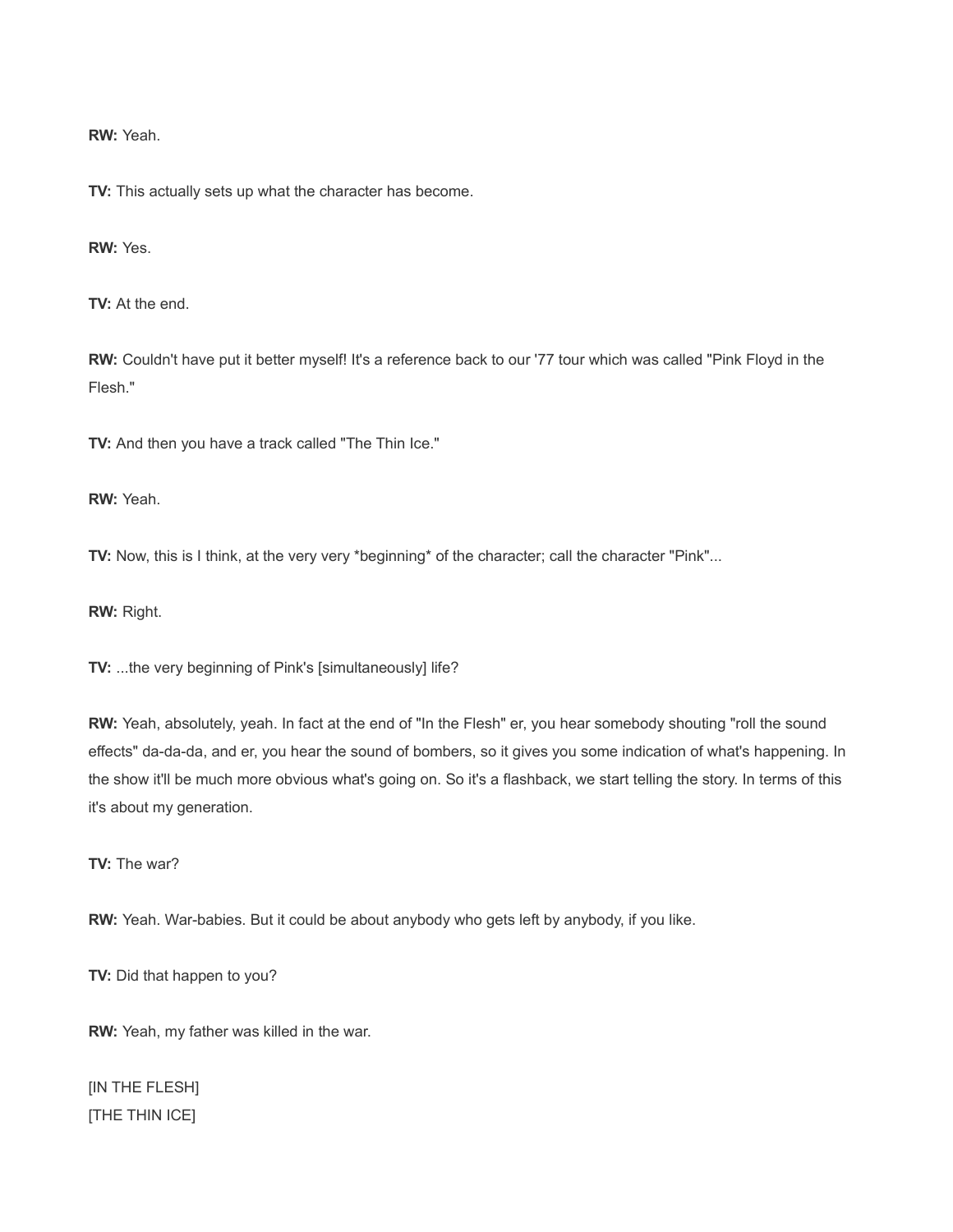**TV:** And then comes "Another Brick in the Wall, Part I"...which is actually about the father who's gone?

**RW:** Yeah.

**TV:** Though the father in the album "has flown across the ocean..."

**RW:** Yeah.

**TV:** ...now the assumption from listening to that would be that he's gone away to somewhere else.

**RW:** Yeah, well, it could be, you see it works on various levels--it doesn't have to be about the war--I mean it \*should\* work for any generation really. The father is also...I'm the father as well. You know, people who leave their families to go and work, not that I would leave my family to go and work, but lots of people do and have done, so it's not meant to be a simple story about, you know, somebody's getting killed in the war or growing up and going to school, etc., etc., etc. but about being left, more generally.

**TV:** "The Happiest Days of our Lives" is, er, a complete condemnation, as I see it, as I've heard it in the album, of somebody's scholastic career.

**RW:** Um. My school life was very like that. Oh, it was awful, it was really terrible. When I hear people whining on now about bringing back Grammar schools it really makes me quite ill to listen to it. Because I went to a boys Grammar school and although... want to make it plain that some of the men who taught (it was a boys school) some of the men who taught there were very nice guys, you know I'm not...it's not meant to be a blanket condemnation of teachers everywhere, but the bad ones can really do people in--and there were some at my school who were just incredibly bad and treated the children so badly, just putting them down, putting them down, you know, all the time. Never encouraging them to do things, not really trying to interest them in anything, just trying to keep them quiet and still, and crush them into the right shape, so that they would go to university and "do well."

[ANOTHER BRICK: ONE] [THE HAPPIEST DAYS OF OUR LIVES] [ANOTHER BRICK: TWO]

**TV:** What about the track "Mother"? What sort of a mother is this mother?

**RW:** Over-protective; which most mothers are. If you can level one accusation at mothers it is that they tend to protect their children too much. Too much and for too long. That's all. This isn't a portrait of my mother, although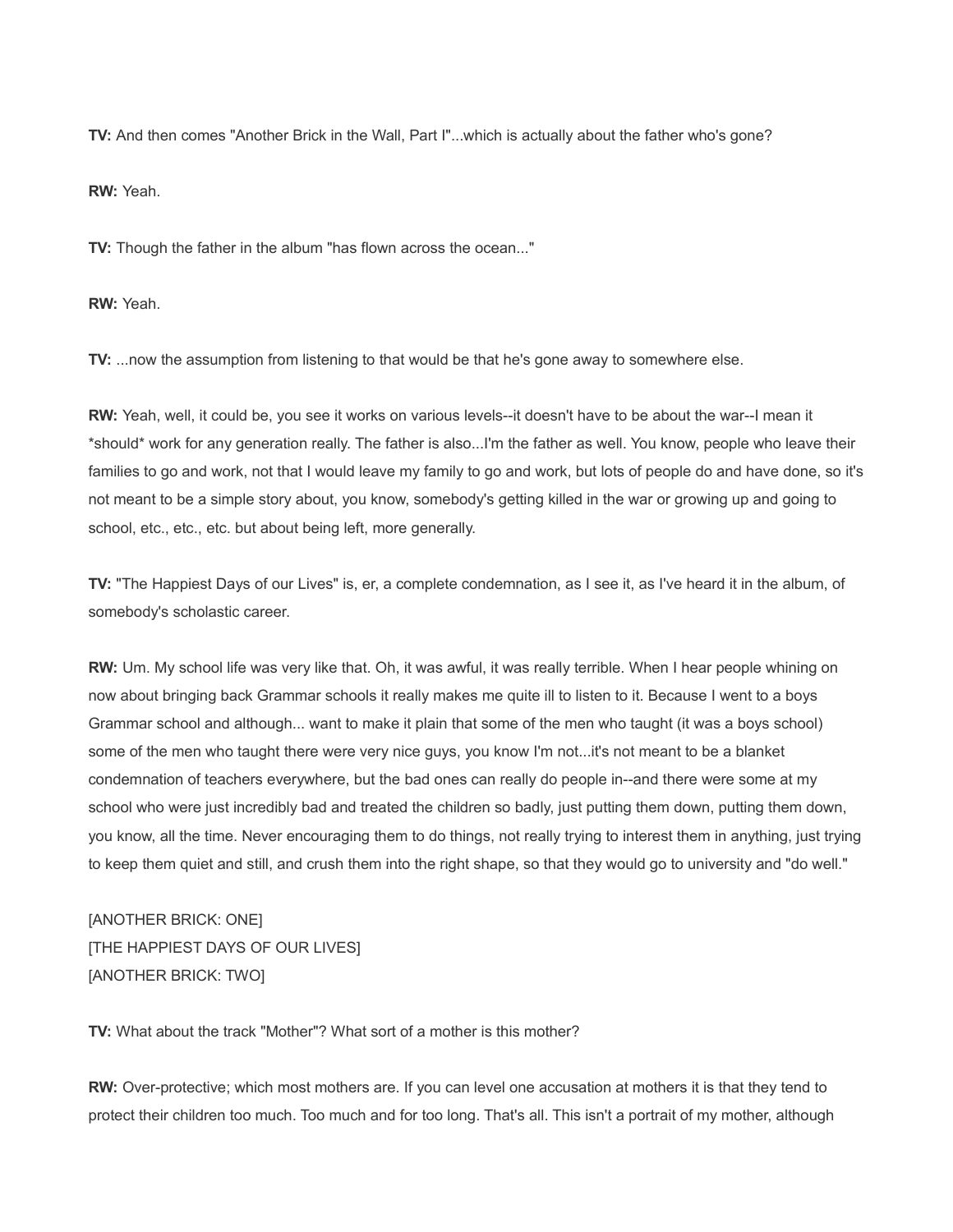some of the, you know, one or two of the things in there apply to her as well as to I'm sure lots of other people's mothers. Funnily enough, lots of people recognize that and in fact, a woman that I know the other day who'd heard the album, called me up and said she'd liked it. And she said that listening to that track made her feel very guilty and she's got herself three kids, and I wouldn't have said she was particularly over-protectice towards her children. I was interested, you know, she's a woman, of well, my age, and I was interested that it had got through to her. I was \*glad\* it had, you know, if you can...if it means...

### [MOTHER]

**TV:** And then comes the track "Goodbye blue sky." What is actually happening at this stage in Pink's life?

**RW:** Since we compiled the album I haven't really clearly tried to think my way through it, but I know that this area is very confusing. I think the best way to describe it is as a recap if you like of side one. (This is the start of side two.) And you could look upon "Goodbye blue sky" as a recap of side one. So, yes, it's remembering one's childhood and then getting ready to set off into the rest of one's life.

### [GOODBYE BLUE SKY]

**TV:** And then comes the track "What shall we do now." The assumption this would be when the emergent adult... RW: That's right. Now that's the track that's not on the album. It was quite nice! In fact I think we'll do it in the show. But it's quite long, and this side was too long, and there was too much of it, it's basically the same as "Empty spaces" and we've put "Empty spaces" where "What shall we do now" is.

**TV:** Because without those words listening to the album....

**RW:** Yeah it makes less sense.

**TV:** Well it's not so much that it makes less sense it just means that there's a period in Pink's life that isn't indicated. I mean he jumps from the recap of side one immediately into "Young lust."

**RW:** Right. No, he doesn't, he goes into "Empty spaces" and the lyrics there are very similar to the first four lines of "What shall we do now?" But what's different really is this list--"shall we buy a new guitar, drive a more powerful car, work right through the night," you know, and all that stuff.

**TV:** "Give up meat, rarely sleep, keep people as pets."

**RW:** Right. It's just about the ways that one protects oneself from one's isolation by becoming obsessed with other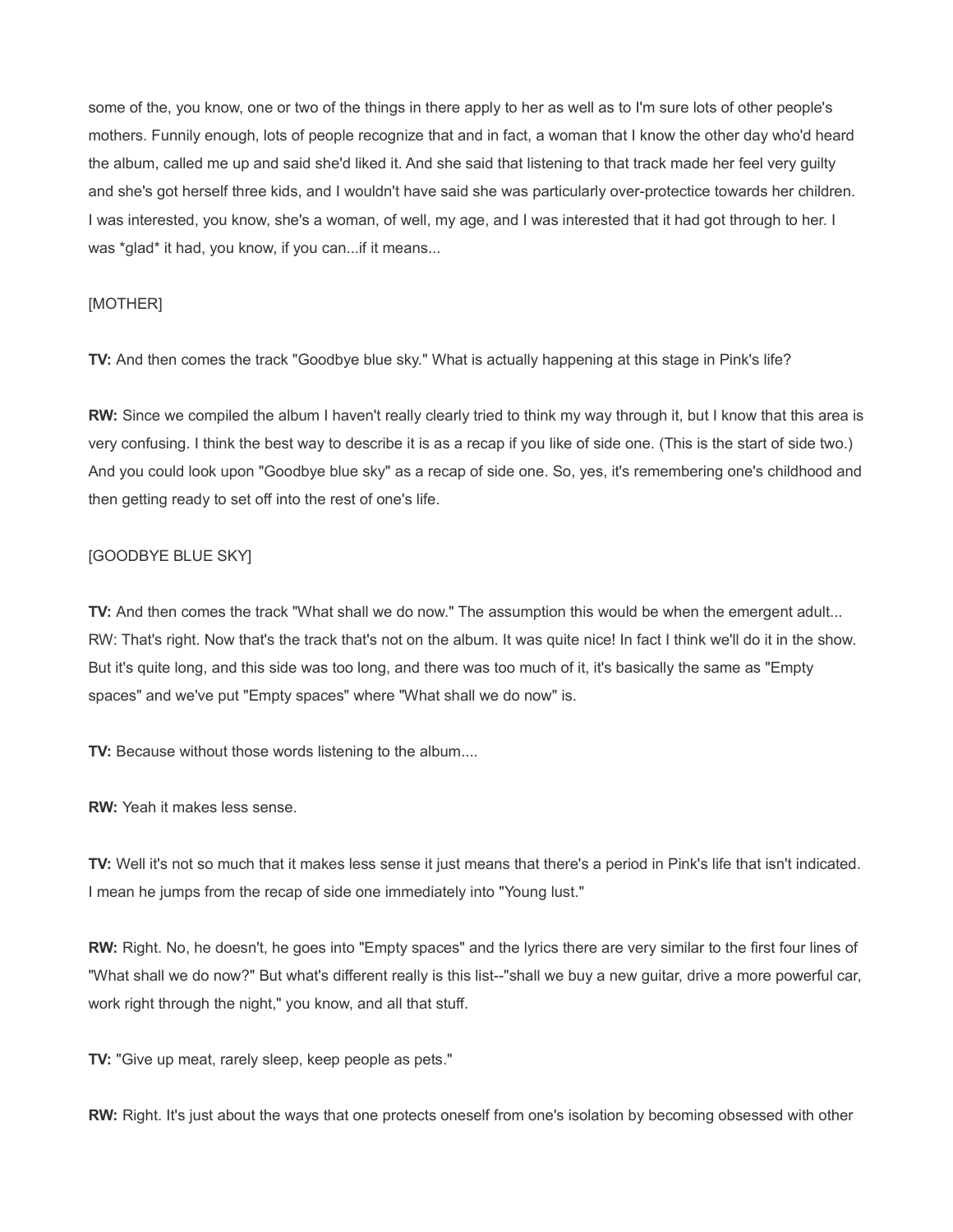people's ideas. Whether the idea is that it's good to drive...have a powerful car, you know, or whether you're obsessed with the idea of being a vegetarian...adopting somebody else's criteria for yourself. Without considering them from a position of really being yourself; on this level the story is extremely simplistic, I hope that on other levels there are less tangible, more effective things that come through. I think it's ok in a show, where you only hear the words, you probably won't hear the words at all the way rock and roll shows get produced.

**TV:** But they're there obviously if you need them?

**RW:** Yeah. That's why we didn't go into a great panic about trying to change all the inner bags and things, I think it's important that they're there so that people can read them. Equally I think it's important that people know why they're there, otherwise I agree it's terribly confusing.

**TV:** And then you come to this track which is called "Young lust." As far as Pink the rock and roll star, and Roger Waters the writer, was there ever a young lust section of your life?

**RW:** Well, yes, I suppose, actually, yes it did happen to me, that was like me. But I would never have said it, you see, I'd never have come out with anything like that, I was much too frightened. When I wrote this song "Young lust" the words were all quite different, it was about leaving school and wandering around town and hanging around outside porno movies and dirty bookshops and being very interested in sex, but never actually being able to get involved because of being too frightened actually. Now it's completely different, that was a function of us all working together on the record, particularly with Dave Gilmour and Bob Ezrin who, we co-produced the album together, the three of us co-produced it. "Young Lust" is a pastiche number. It reminds me very much of a song we recorded years and years ago called "The Nile Song," it's very similar, Dave sings it in a very similar way. I think he sings "Young Lust" terrific, I love the vocals. But it's meant to be a pastiche of any young rock and roll band out on the road.

## [EMPTY SPACES] [YOUNG LUST]

**RW:** I think it's great; I love that operator on it, I think she's wonderful. She didn't know what was happening at all, the way she picks up on..I mean it's been edited a bit, but the way she picks up, all that stuff about "is there supposed to be someone else there beside your wife" you know I think is amazing, she really clicked into it straight away. She's terrific!

**TV:** And then comes "One of My Turns."

**RW:** Yes, so then the idea is that we've leapt somehow a lot of years, from "Goodbye Blue Sky" through "What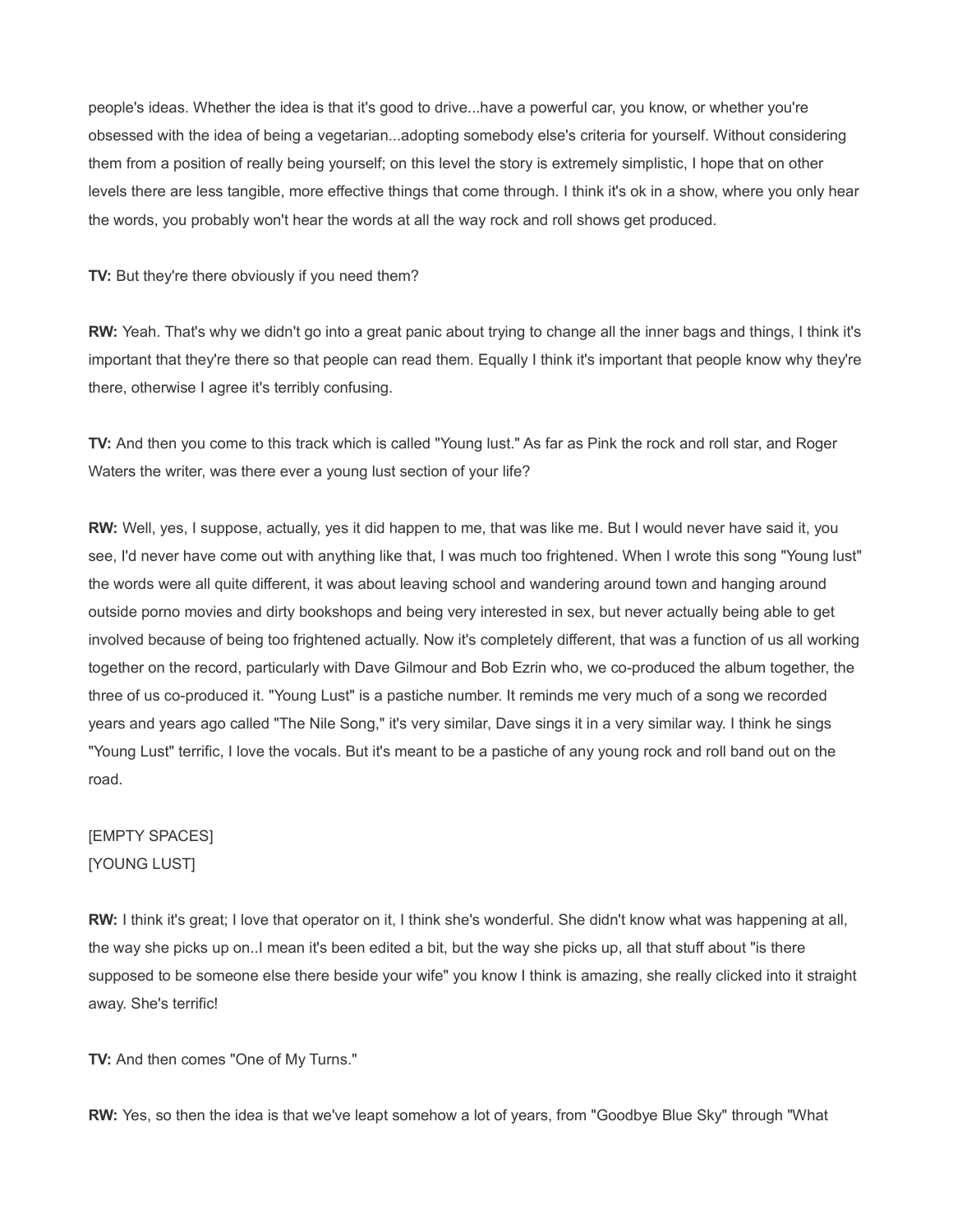Shall we do Now" which doesn't exist on the record anymore, and "Empty Spaces" into "Young Lust" that's like a show; we've leapt into a rock and roll show, somewhere on into our hero's career. And "One of My Turns" is supposed to be his response to a lot of aggro [aggression] in his life and not having ever got anything together, although he's married, well, no he has got things together, but he's been married, and he's just had a...he's just splitting up with his wife, and in response he takes another girl up to his hotel room.

**TV:** And he really is, "he's got everything but nothing."

**RW:** He's had it now, he's definitely a bit "yippee" now, and "One of My Turns" is just, you know, him coming in and he can't relate to this girl either, that's why he just turns on the TV, they come into the room and she starts going on about all the things he's got and all that he does is just turn on the TV and sit there, and he won't talk to her.

### [ONE OF MY TURNS]

**TV:** Then comes a period in "Don't Leave Me Now" when he realizes the state that he's in, he still feels, if you like, aggressive, completely depressed, thoroughly paranoid, and very lonely, and but very lonely, to the point of suicide.

**RW:** Yeah, well, not quite...but yes it is a very depressing song. I love it! I really like it!

**TV:** There's this line in the song "to beat you to a pulp on a Saturday night."

**RW:** Yeah.

**TV:** Now that's just, I don't know how to phrase that, but it really is the depths, if you like, of deprived depravity.

**RW:** Well a lot of men and women do get involved with each other for lots of wrong reasons, and they do get very aggressive towards each other, and do each other a lot of damage. I, of course, have never struck a woman, as far as I can recall, Tommy, and I hope I never do, but a lot of people have, and a lot of women have struck men as well, there is a lot of violence in relationships often that aren't working. I mean this is obviously an extremely cynical song, I don't feel like that about marriage now.

### **TV:** But you did?

**RW:** Er, this is one of those difficult things where a small percentage of this is autobiographical, and all of it is rooted in my own experience, but it isn't my autobiography, although it's rooted within my own experience, like any writing, some of it's me and an awful lot of it is what I've observed.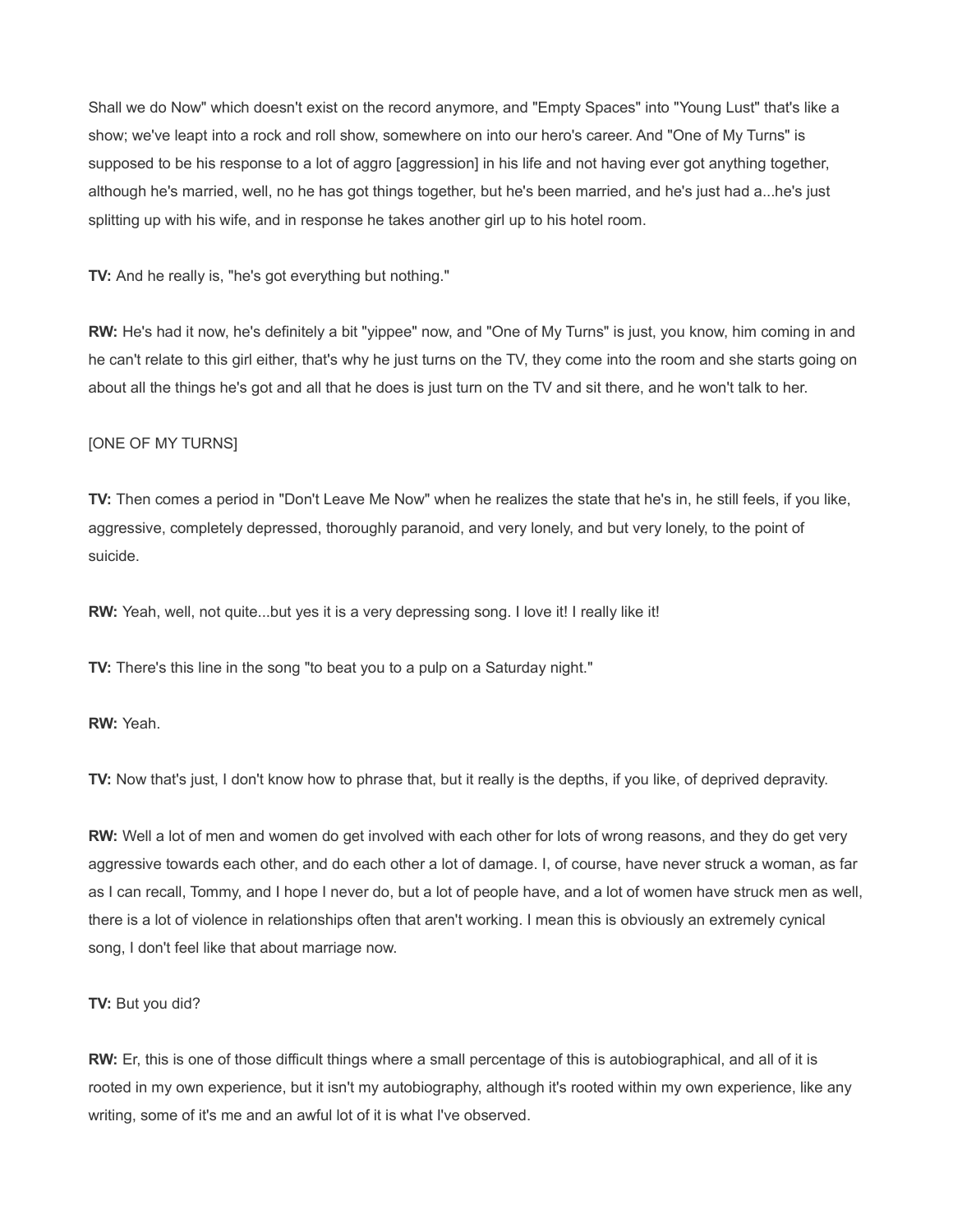**TV:** But there's also a lot of fundamental truth in it.

**RW:** Well I hope so, if you look and see things and if they ring true, then those are the kind of things, if you're interested in writing songs of books or poems or writing anything then those are the things that you try and write down, because those are the things that are interesting, and those are the things that will touch other people, which is what writing is all about, you know. Some people have a need to write down their own feelings in the hope that other people will recognize them, and derive some worth from them, whether it's a feeling of kinship or whether it makes them happy, or whatever, they will derive something from it.

## [DON'T LEAVE ME NOW] [ANOTHER BRICK: 3]

**TV:** "Another Brick 3" "I don't need no arms around around me," he seems to be in a position whereby he's no longer confused, in other words he's more confident. Then comes the track "Goodbye Cruel World." What is happening here?

**RW:** Well, what's happening is; from the beginning of "One of My Turns" where the door opens, there, through to the end of side three, the scenario is an American hotel room, the groupie leaves at the end of "One of My Turns" and then "Don't Leave Me Now" he sings which is to anybody, it's not to her and it's not really to his wife, it's kind of to anybody; if you like it's kind of men to women in a way, from that kind of feeling, it's a kind of very guilty song as well. Anyway at the end of that, there he is in his room with his TV and there's that symbolic TV smashing, and then he resurges a bit, out of that kind of violence, and then he sings this loud saying "all you are just bricks in the wall," I don't need anybody, so he's convincing himself really that his isolation is a desirable thing, that's all.

**TV:** But how is he in that moment of time, when he says "goodbye cruel world"?

**RW**: That's him going catatonic if you like, that final and he's going back and he's just curling up and he's not going to move. That's it, he's had enough, that's the end.

### [GOODBYE CRUEL WORLD]

**RW:** In the show, we've worked out a very clever mechanical system so that we can complete the middle section of the wall, building downwards, so that we get left with a sort of triangular shaped hole that we can fill in bit by bit. Rather than filling it in at the top, there'll be this enormous wall across the auditorium, we'll be filling in this little hole at the bottom. The last brick goes in then, as sings goodbye at the end of the song. That is the completion of the wall. It's been being built in my case since the end of the Second World War, or in anybody else's case, whenever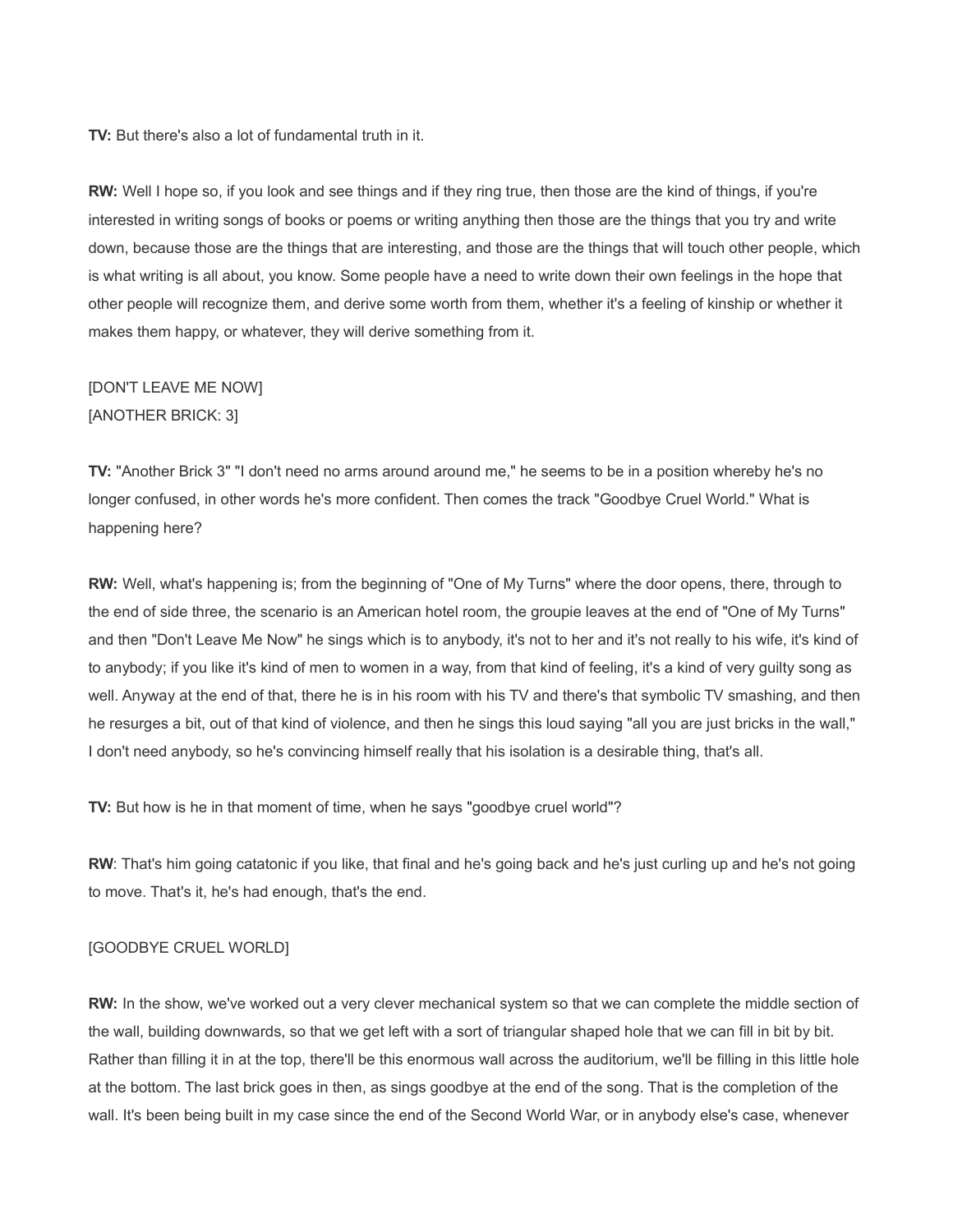they care to think about it, if they feel isolated or alienated from other people at all, you know, it's from whenever you want.

**TV:** So it would be accurate to say that at that moment in time he's discovered exactly where he's at, and the wall is complete, in other words, his character, via all the experiences he's had, has finally, in his eyes anyway, been completed.

### **RW:** He's nowhere.

**TV:** And then comes the beginning of side three, which actually starts with a different song than on the sleeve.

**RW:** Yeah. Bob Ezrin called me up and he said I've just listened to side three and it doesn't work. In fact I think I'd been feeling uncomfortable about it anyway. I thought about it and in a couple of minutes I realized that "Hey You" could conceptually go anywhere, and it would make a much better side if we put it at the front of the side, and sandwiched the middle theatrical scene, with the guy in the hotel room, between an attempt to re-establish contact with the outside world, which is what "Hey You" is; at the end of the side which is, well, what we'll come to. So that's why those lyrics are printed in the wrong place, is because that decision was made very late; I should explain at this point, the reason that all these decisions were made so late was because we'd promised lots of people a long time ago that we would finish this record by the beginning of November, and we wanted to keep that promise.

**TV:** Well the guy is now behind the wall...

**RW:** Yeah, he's behind the wall a) symbolically and b) he's locked in a hotel room, with a broken window that looks onto the freeway, motorway.

**TV:** And now what's he going to do with his life?

**RW:** Well, within his mind, because "Hey You" is a cry to the rest of the world, you know saying hey, this isn't right, but it's also, it takes a narrative look at it, when it goes...Dave sings the first two verses of it and then there's an instrumental passage and then there's a bit that goes "but it was only fantasy" which I sing, which is a narration of the thing; "the wall was too high as you can see, no matter how he tried he could not break free, and the worms ate into his brain." The worms. That's the first reference to worms...the worms have a lot less to do with the peice than they did a year ago; a year ago they were \*very\* much a part of it, if you like they were my symbolic representation of decay. Because the basic idea the whole thing really is that if you isolate yourself you decay.

[HEY YOU]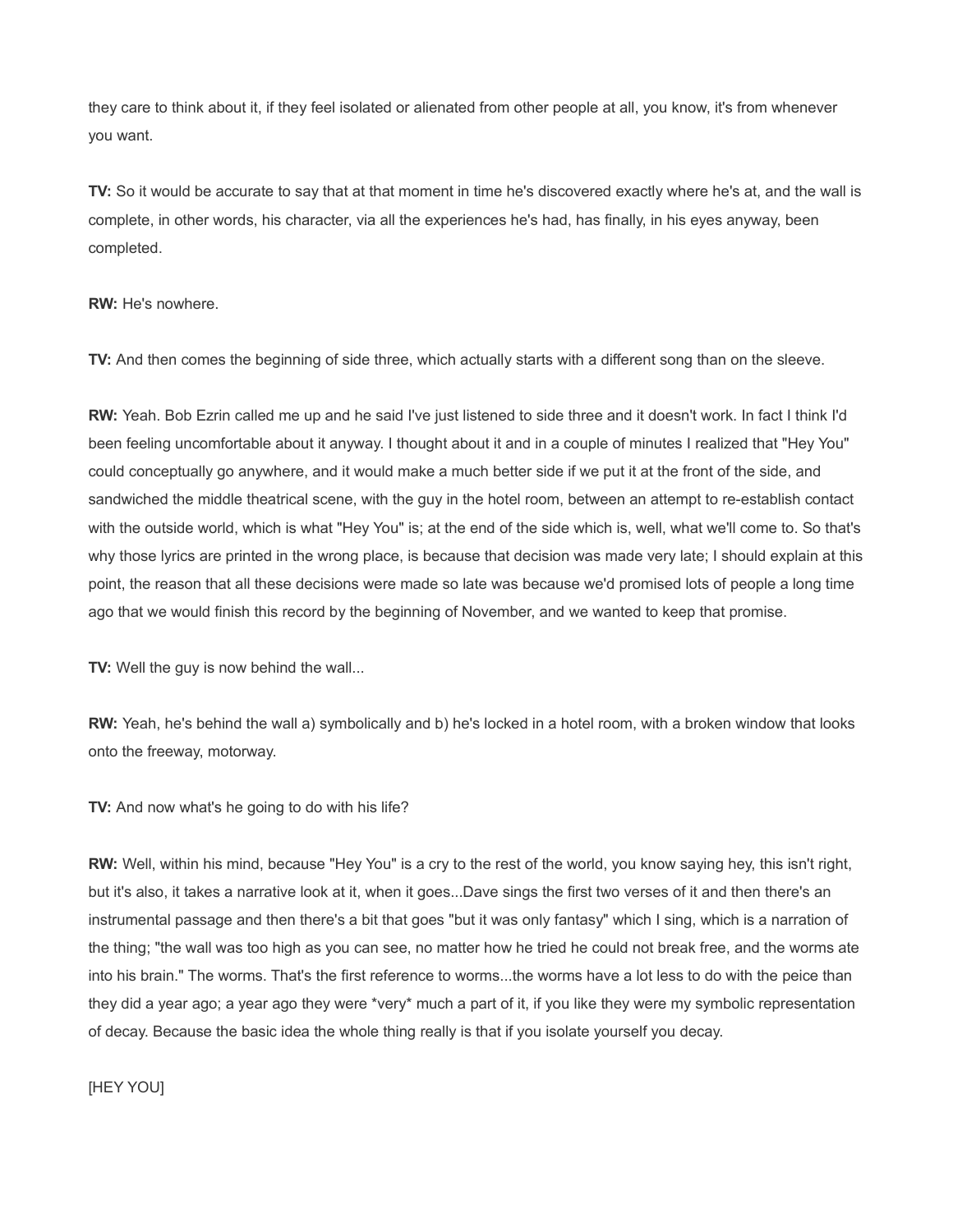So at the end of "Hey You" he makes this cry for help, but it's too late.

**TV:** Because he's behind the wall?

**RW:** Yeah, and anyway he's only singing it to himself, you know, it's no good crying for help if you're sitting in the room all on your own, and only saying it to yourself. All of us I'm sure from time to time have formed sentences in our minds that we would like to say to someone else but we don't say it, you know, well, that's no use, that doesn't help anybody, that's just a game that you're playing with yourself.

**TV:** And that's what comes up on the track "Nobody Home," the first line being "I've got a little black book with my poems in."

**RW:** Yes, exactly, precisely, yeah, after "is there anybody out there" which is really just a mood piece.

**TV:** So he's sitting in his room with a sort of realization that he needs help, but he doesn't know how to get it really.

**RW:** He doesn't really want it.

**TV:** Doesn't want it at all?

**RW:** Yeah, well, part of him does, but part of him that's you know, making all his arms and legs, that's making everything work doesn't want anything except just to sit there and watch the TV.

**TV:** but in this track "Nobody Home" he goes through all the things that he's got: "he's got the obligatory Hendrix perm..." all the things that we know are pretty real in the world of rock and roll.

**RW:** There are some lines in here that harp back to the halcyon days of Syd Barret, it's partly about all kinds of people I've known, but Syd was the only person I used to know who used elastic bands to keep his boots together, which is where that line comes from, in fact the "obligatory Hendrix perm" you have to go back ten years before you understand what all that's about.

**TV:** Now when he says I've got fading roots at the very end...

**RW:** Well, he's getting ready to establish contact if you like, with where he started, and to start making some sense of what it was all about. If you like he's getting ready here to start getting back to side one.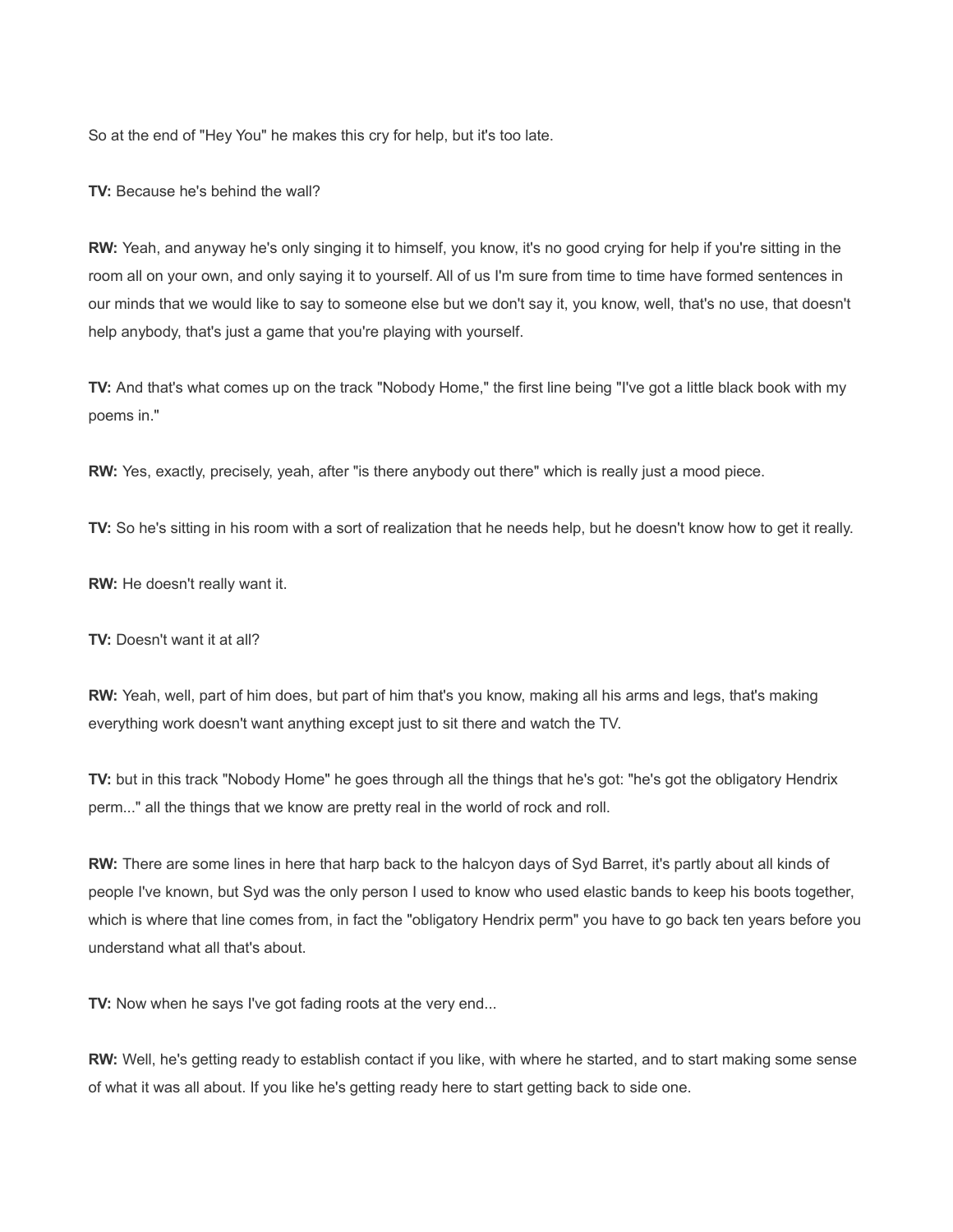**TV:** Which he does via the next track which is called "Vera," very much World War II...being born and created if you like in that era again.

**RW:** This is supposed to be brought on by the fact that a war movie comes on the TV.

**TV:** Which you can actually hear?

**RW:** Mentioning no titles or names! Which you can actually hear, and that snaps him back to then and it precedes, what is for me anyway, is the central song on the whole album "Bring the Boys Back Home

### **TV:** Why?

**RW:** Well, because it's partly about not letting people go off and be killed in wars, but it's also partly about not allowing rock and roll, or making cars or selling soap or getting involved in biological research or anything that anybody might do, not letting that become such an important and "jolly boys game" that it becomes more important than friends, wives, children, other people.

[IS THERE ANYBODY OUT THERE?] [NOBODY HOME] [VERA] [BRING THE BOYS BACK HOME]

**TV:** So physiologically what stage of the character Pink for the track "Comfortably Numb"?

**RW:** After "Bring the Boys Back Home" there is a short piece where a tape loop is used; the teachers voice is heard again and you can feel the groupie saying "are you feeling ok" and there's the operator saying, er, "there's a man answering" and there's a new voice introduced at that point and there's somebody knocking on the door saying "come on it's time to go," right, so the idea is that they are coming to take him to the show because he's got to go and perform that night, and they come into the room and they realize something is wrong, and they actually physically bring the doctor in, and "Comfortably Numb" is about his confrontation with the doctor.

**TV:** So the doctor puts him in such a physiological state that he can actually hit the stage?

**RW:** Yes, he gives him an injection, in fact it's very specific that song.

**TV:** "Just a little pinprick"?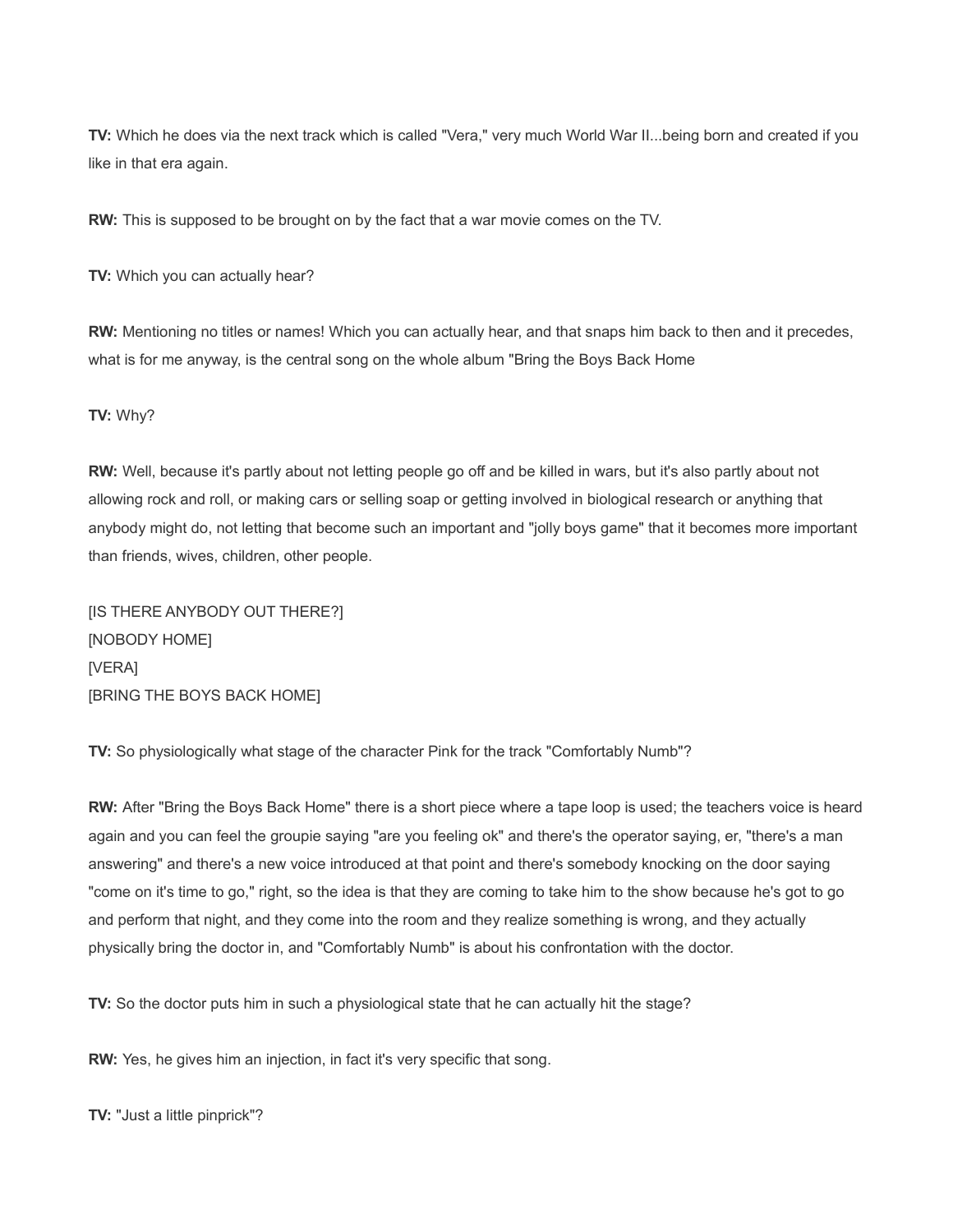**RW:** Yeah.

**TV:** "There'll be no more aaaaaaaaaaah!"

**RW:** Right.

#### [COMFORTABLY NUMB]

**RW:**Because they're not interested in any of these problems, all they're interested in is how many people there are and tickets have been sold and the show must go on, at any cost, to anybody. I mean I, personally, have done gigs when I've been very depressed, but I've also done gigs when I've been \*extremely\* ill, where you wouldn't do any ordinary kind of work.

**TV:** Because the venue is there and because the act's there...

**RW:** And they've paid the money and if you cancel a show at short notice, it's expensive.

**TV:** So the fellow is back in the stage, but he's very...I mean he's vicious, fascist.

**RW:** Well, here you are, here is the story: I've just remembered; Montreal 1977, Olympic Stadium, 80,000 people, the last gig of the 1977 tour, I, personally, became so upset during the show that I \*spat\* at some guy in the front row, he was shouting and screaming and having a wonderful time and they were pushing against the barrier and what he wanted was a good riot, and what I wanted was to do a good rock and roll show and I got so upset in the end that I spat at him, which is a very nasty thing to do to anybody. Anyway, the idea is that these kinds of fascist feelings develop from isolation.

**TV:** And he evidences this from the center of the stage?

**RW:** This is him having a go at the audience, all the minorities in the audience. So the obnoxiousness of "In the Flesh" and it is meant to be obnoxious, this is the end result of that much isolation and decay.

[THE SHOW MUST GO ON] [IN THE FLESH]

**TV:** And then seemingly in the track "Run like Hell" this is him telling the audience...?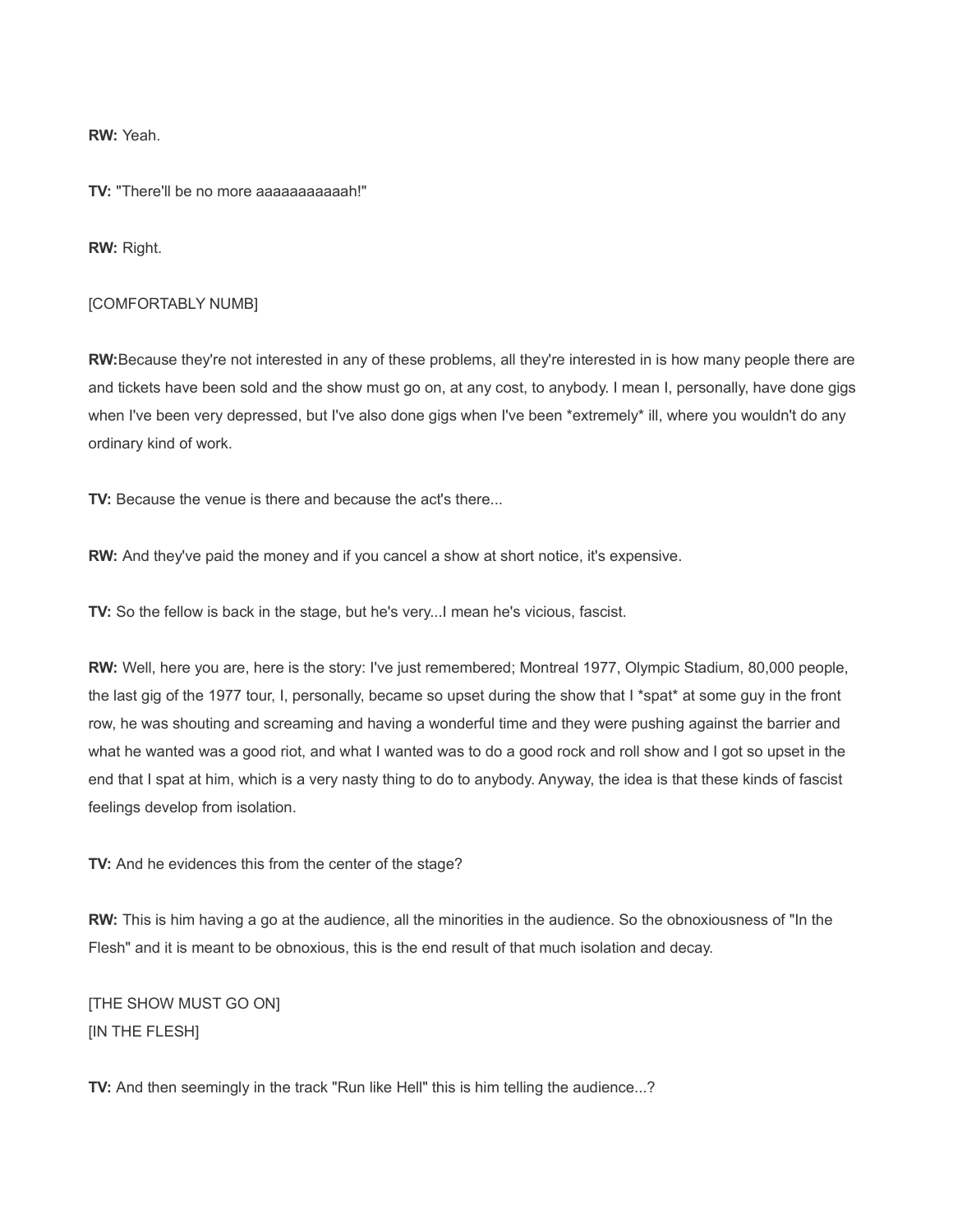**RW:** No...

**TV:** Is this him telling himself?

**RW:** No, "Run like Hell," is meant to be him just doing another tune in the show. So that's like just a song, part of the performance, yeah...still in his drug-crazed state.

### [RUN LIKE HELL]

**RW:**After "Run like Hell" you can hear an audience shouting "Pink Floyd" on the left-hand side of the stereo, if you're listening in cans, and on the right-hand side or in the middle, you can hear voices going "hammer" they're saying ham-mer, ham-mer...This is, the Pink Floyd audience, if you like, turning into a rally.

**TV:** And then comes the track "Waiting for the Worms," the worms in your mind are decay, decay is imminent.

**RW:** "Waiting for the Worms" in theatrical terms is an expression of what happens in the show, when the drugs start wearing off and what real feelings he's got left start taking over again, and he is forced by where he is, because he's been dragged out his real real feelings. Until you see either the show or the film of this thing you won't know why people are shouting "hammer," but the hammer, we've used the hammer as a symbol of the forces of oppression if you like. And the worms are, the thinking part. Where it goes into the "waiting" sections...

**TV:** "Waiting for the worms to come, waiting to cut out the deadwood."

**RW:** Yeah, before it goes "waiting to cut out the deadwood" you hear a voice through a loud-hailer, it starts off, it goes "testing, one two," or something, and then it says "we will convene at one o'clock outside Brixton Town Hall," and it's describing the situation of marching towards some kind of National Front rally in Hyde Park. Or anybody, I mean the National Front are what we have in England but it could be anywhere in the world. So all that shouting and screaming... because you can't hear it you see, if you listen very carefully you might hear, er, Lambeth Road, and you might hear Vauxhall Bridge and you might hear the words "Jewboys," er, "we might encounter some Jewboys" it's just me ranting on.

[WAITING FOR THE WORMS]

**TV:** Who puts him on trial?

**RW:** He does.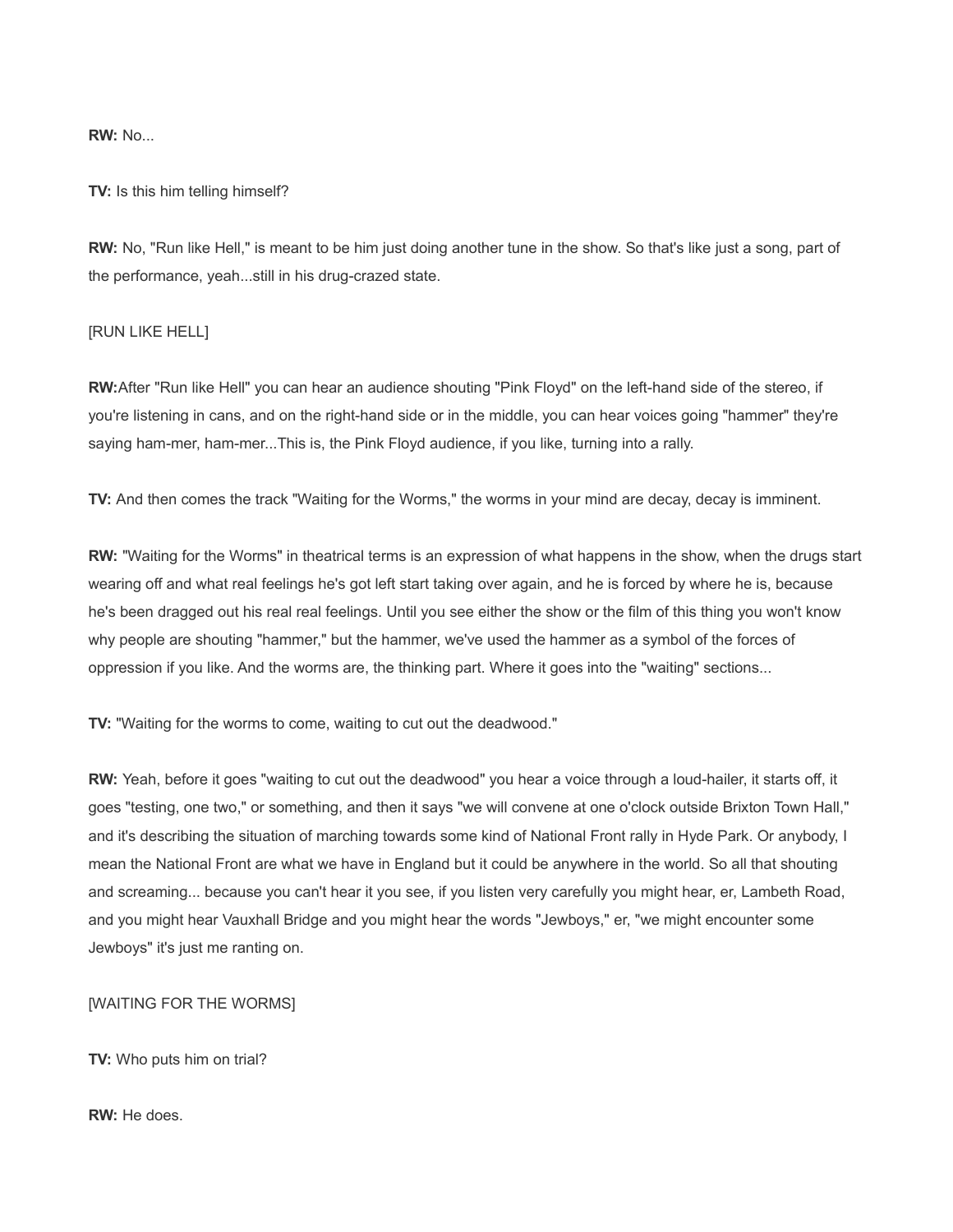### **TV:** He puts himself on trial?

**RW:** Yes. The idea is that the drugs wear off and in "Waiting for the Worms" he keeps flipping backwards and forwards from his real, or his original persona if you like, which is a reasonably kind of humane person into this waiting for the worms to come, persona, which is crack!, flipped, and is ready to crush anybody or anything that gets in the way... which is a response to having been badly treated, and feeling very isolated. But at the end of "Waiting for the Worms" it gets too much for him, the oppression and he says "stop." I don't think you can actually hear the word "stop" on the record, or maybe you can, anyway it goes "STOP," yeah, it's very quick, and then he says "I wanna go home, take off this uniform and leave the show," but he says "I'm waiting in this prison cell because I have to know, have I been guilty all this time" and then he tries himself if you like. So the judge is part of him just as much as all the other characters and things he remembers...they're all in his mind, they're all memories, anyway, at the end of it all, when his judgment on himself is to de-isolate himself, which in fact is a very good thing.

**TV:** So now it has really turned full circle.

**RW:** Almost, yeah. That kind of circular idea is expressed in just snipping the tape at a certain point and just sticking a bit on the front, that tune, you know this "Outside the Wall" tune, at the end.

**TV:** So the character in "outside the Wall" says "all alone, or in two's...mad buggers wall," and that really is the statement of the album.

**RW:** And which I have no intention of even beginning to explain.

[THE TRIAL]

[OUTSIDE THE WALL]

**TV:** Roger, what will it actually be like when we see "The Wall" in concert?

**RW:** Just like it normally is for a lot of people, who're all packed behind PA systems, and things, you know like, every seat in the house is sold so there's always thousands of people over the site who can't see anything, and very often in rock and roll shows the sound is dreadful, because, because it costs too much to make it really good, in those kind of halls, you know, the sound will be good mind you in these shows, but the impediments to seeing what's going on and hearing what's going on will be symbolic, rather than real, except for the wall, which will stop people seeing what's going on.